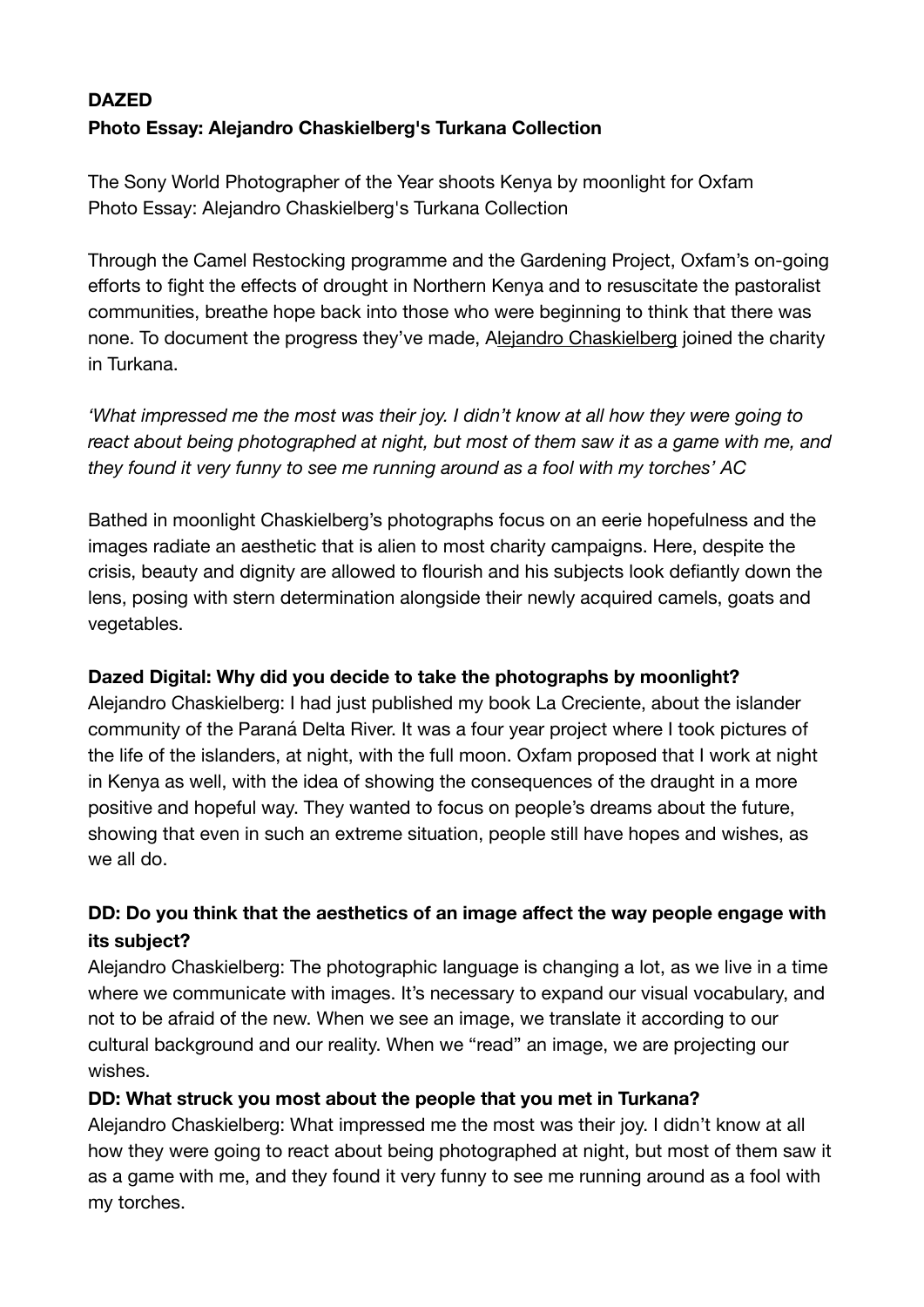# **DD: Did your visit to Kenya change your perceptions of your own life?**

Alejandro Chaskielberg: Without doubt. I realised that there is always room for wishing and loving, even in extreme situations. It's sad to know that the famine in East Africa is a preventable catastrophe. In Nairobi, the capital of Kenya, I slept in a comfortable hotel and after just a two hour flight, I was with people dying of starvation, in the same country.

Alejandro Chaskielberg's Turkana Collection goes on display at Oxo Tower Wharf, Bargehouse Street, South Bank, London SE1 9PH, between 18th – 22nd April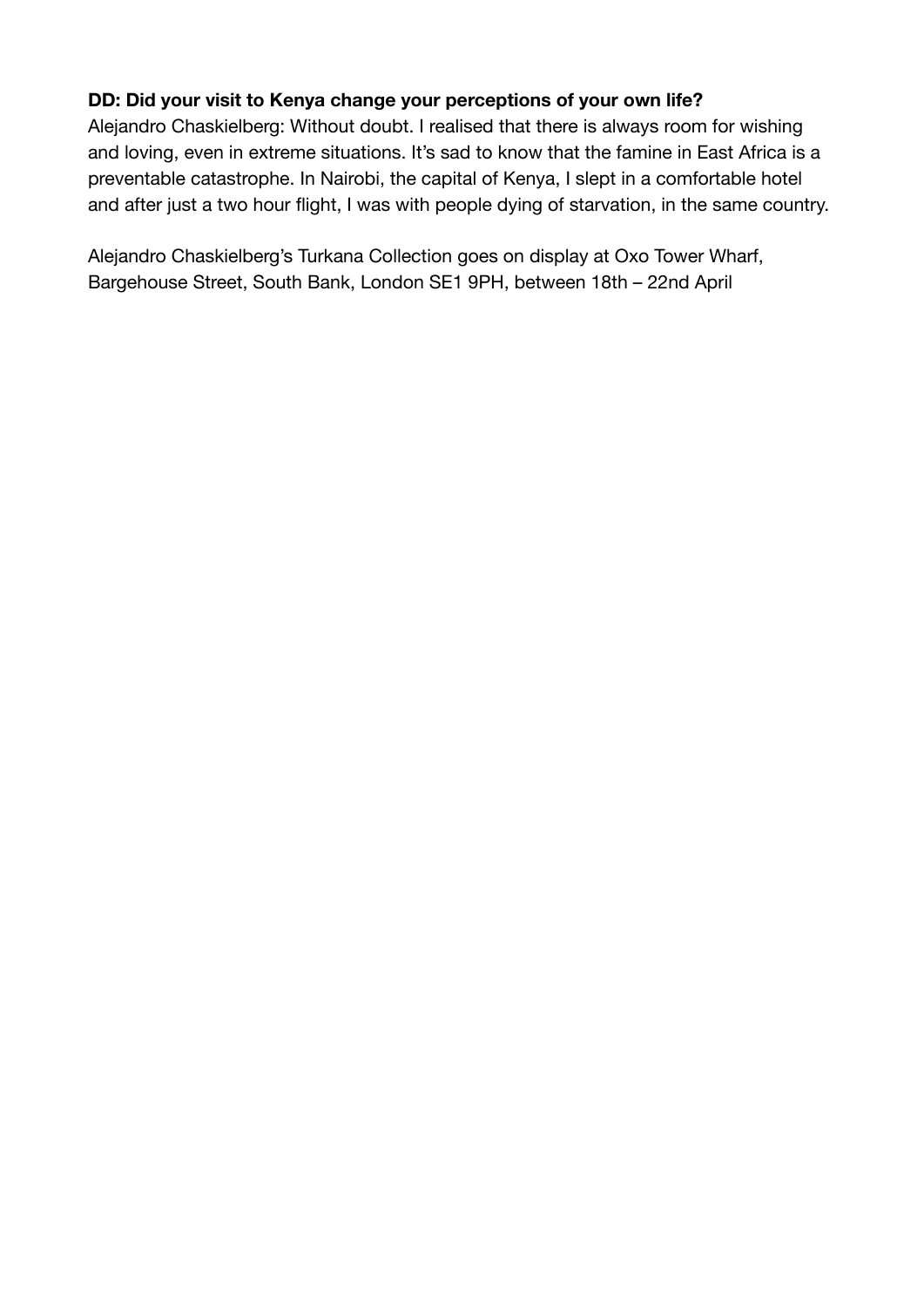



https://www.dazeddigital.com/photography/article/13225/1/photo-essay-alejandro-chaskielbergs-turkana-collection 1/7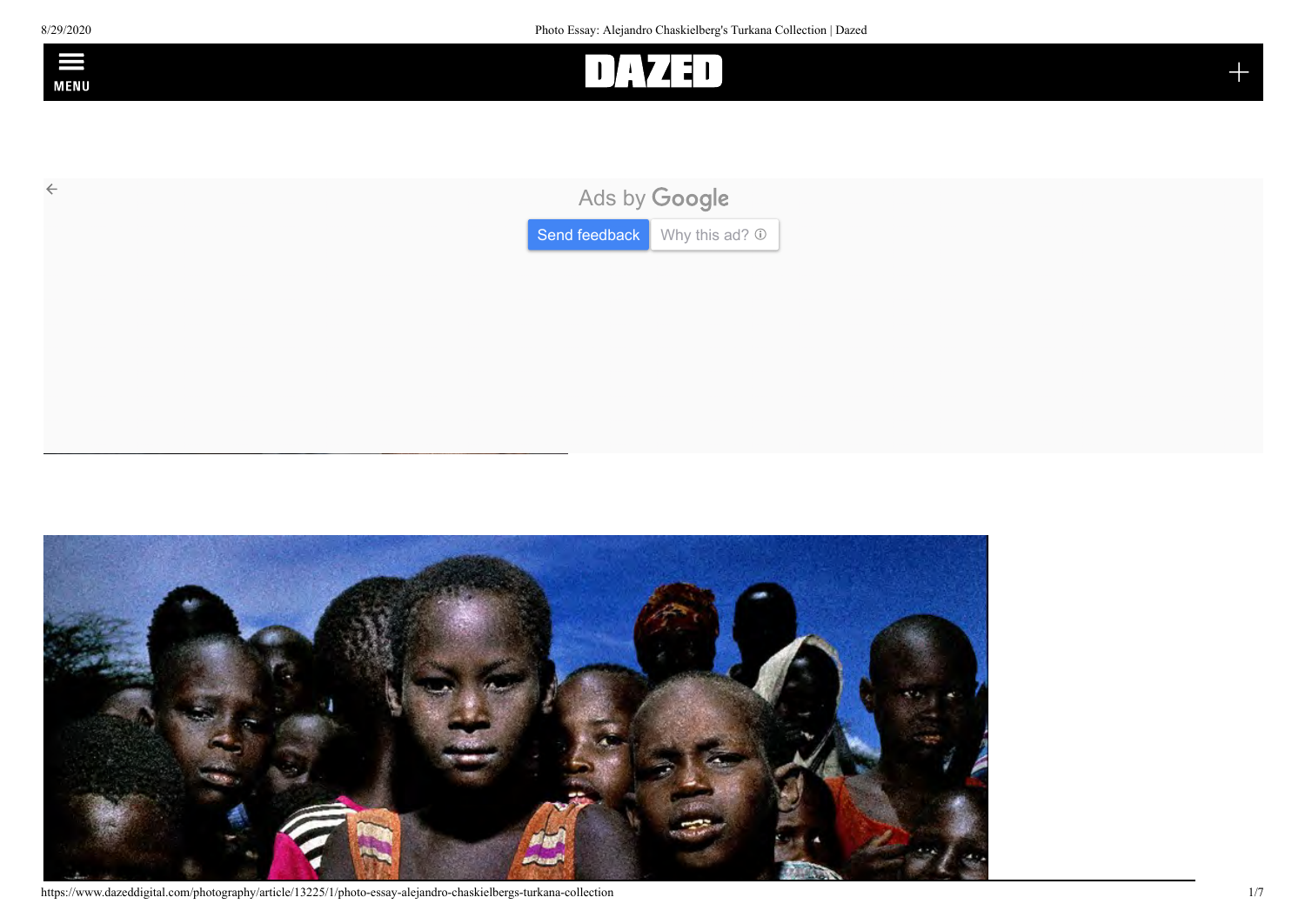

# Photo Essay: Alejandro Chaskielberg's Turkana Collection

[PHOTOGRAPHY](https://www.dazeddigital.com/photography) [- INCOMING](https://www.dazeddigital.com/incoming)

The Sony World Photographer of the Year shoots Kenya by moonlight for Oxfam

17th April 2012

Tex[t Morgan Meaker](https://www.dazeddigital.com/user/MorganMeaker)

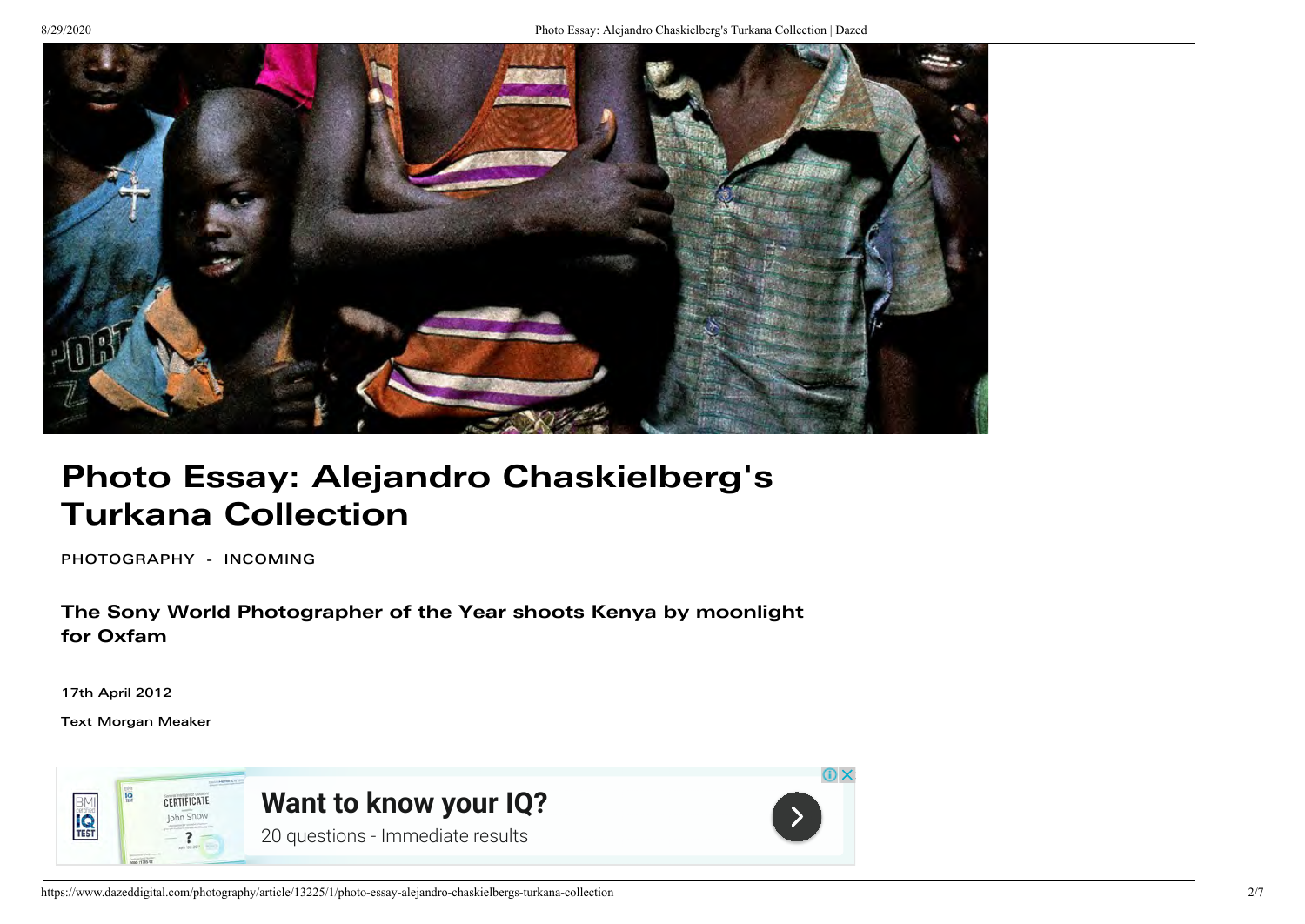

Through the Camel Restocking programme and the Gardening Project, Oxfam's on-going efforts to fight the effects of drought in Northern Kenya and to resuscitate the pastoralist communities, breathe hope back into those who were beginning to think that there was none. To document the progress they've made, A[lejandro Chaskielberg](http://www.chaskielberg.com/) joined the charity in Turkana.

What impressed me the most was their joy. I didn't know at all how they were going to react about being photographed at night, but most of them saw it as a game with me, and they found it very funny to see me running around as a fool with my torches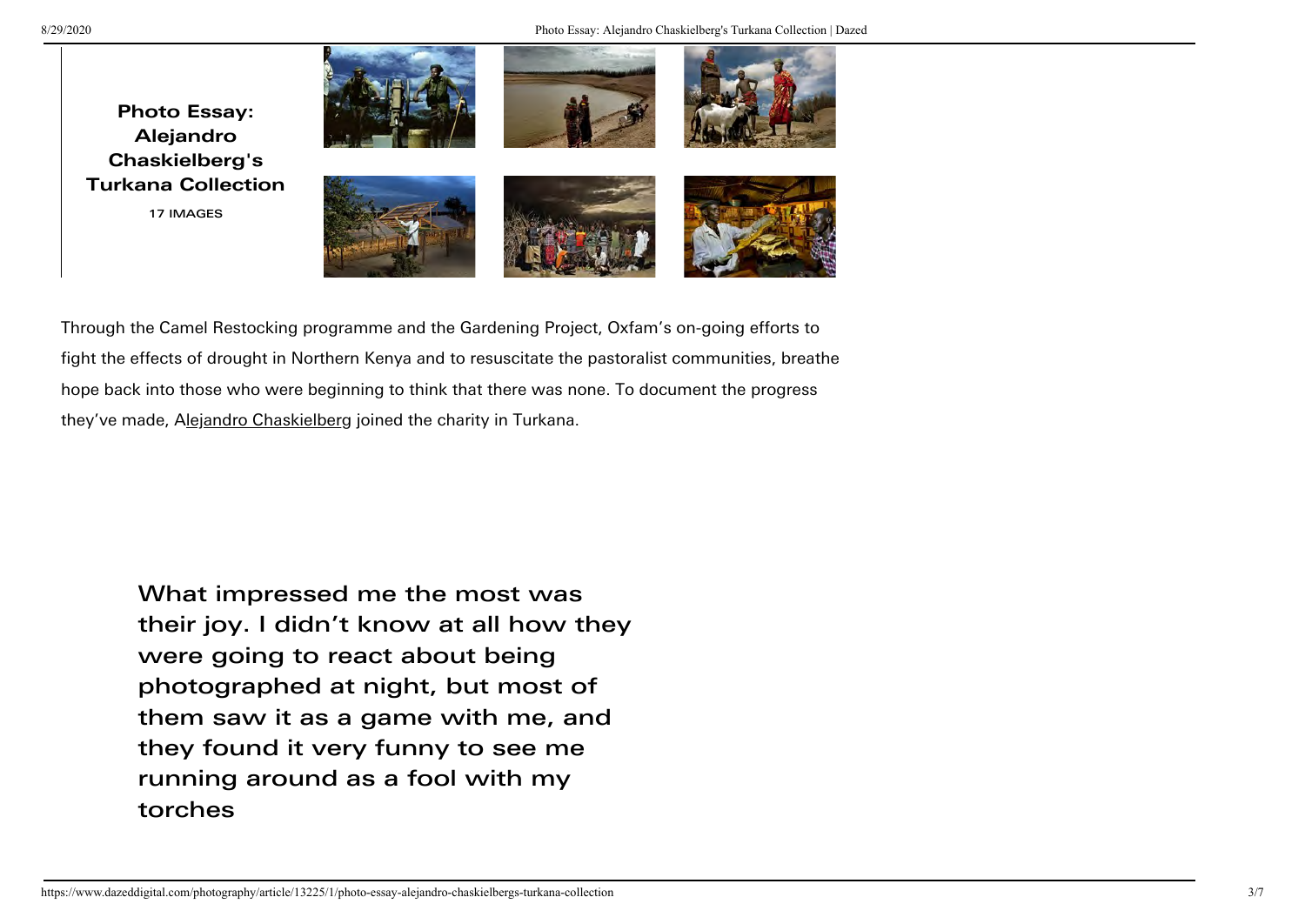Bathed in moonlight Chaskielberg's photographs focus on an eerie hopefulness and the images radiate an aesthetic that is alien to most charity campaigns. Here, despite the crisis, beauty and dignity are allowed to flourish and his subjects look defiantly down the lens, posing with stern determination alongside their newly acquired camels, goats and vegetables.

#### Dazed Digital: Why did you decide to take the photographs by moonlight?

Alejandro Chaskielberg: I had just published my book La Creciente, about the islander community of the Paraná Delta River. It was a four year project where I took pictures of the life of the islanders, at night, with the full moon. Oxfam proposed that I work at night in Kenya as well, with the idea of showing the consequences of the draught in a more positive and hopeful way. They wanted to focus on people's dreams about the future, showing that even in such an extreme situation, people still have hopes and wishes, as we all do.

# DD: Do you think that the aesthetics of an image affect the way people engage with its subject?

Alejandro Chaskielberg: The photographic language is changing a lot, as we live in a time where we communicate with images. It's necessary to expand our visual vocabulary, and not to be afraid of the new. When we see an image, we translate it according to our cultural background and our reality. When we "read" an image, we are projecting our wishes.

#### DD: What struck you most about the people that you met in Turkana?

Alejandro Chaskielberg: What impressed me the most was their joy. I didn't know at all how they were going to react about being photographed at night, but most of them saw it as a game with me, and they found it very funny to see me running around as a fool with my torches.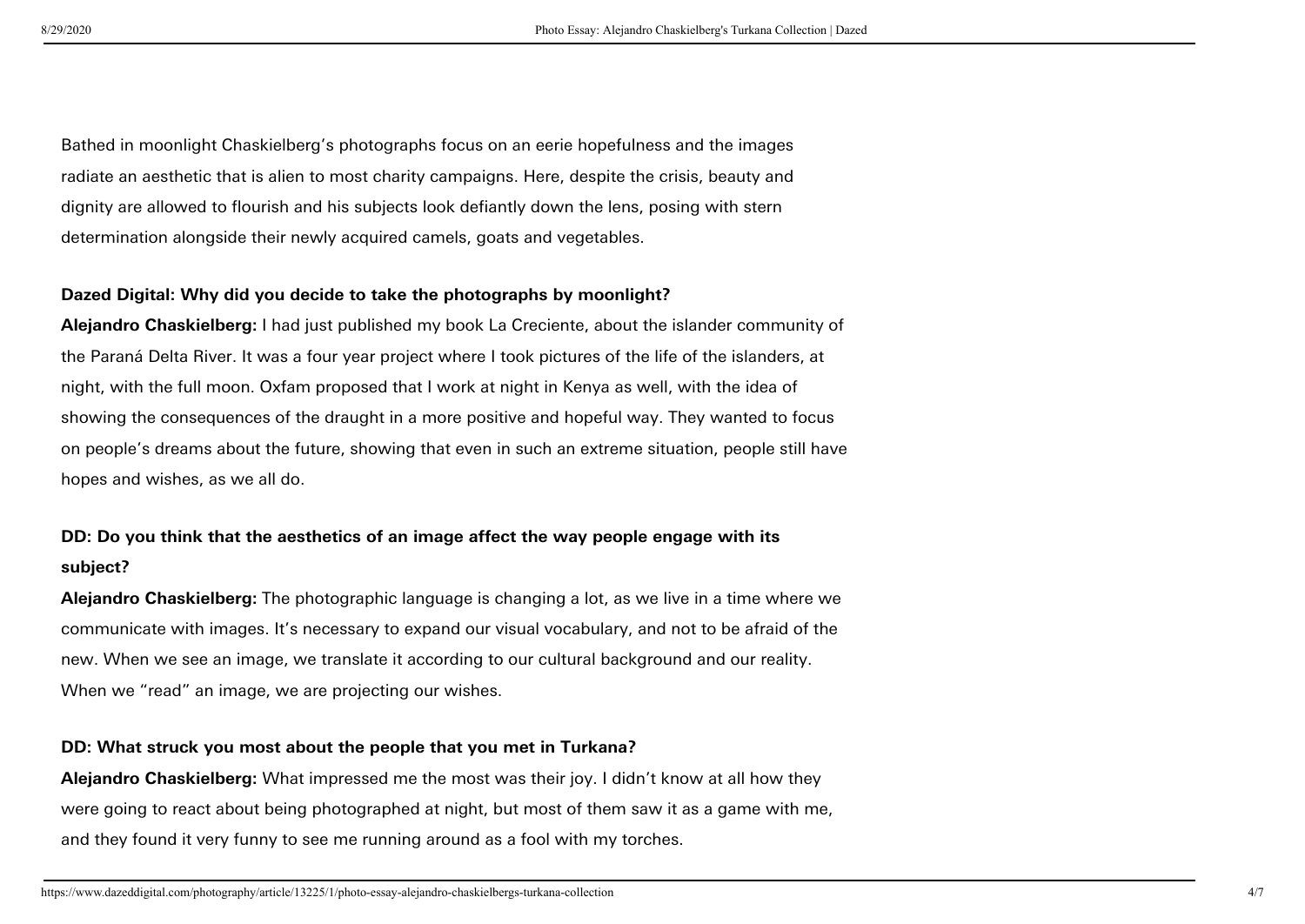#### DD: Did your visit to Kenya change your perceptions of your own life?

Alejandro Chaskielberg: Without doubt. I realised that there is always room for wishing and loving, even in extreme situations. It's sad to know that the famine in East Africa is a preventable catastrophe. In Nairobi, the capital of Kenya, I slept in a comfortable hotel and after just a two hour flight, I was with people dying of starvation, in the same country.

Alejandro Chaskielberg's Turkana Collection goes on display at Oxo Tower Wharf, Bargehouse Street, South Bank, London SE1 9PH, between 18th – 22nd April



# **[Want to know your IQ?](https://adclick.g.doubleclick.net/aclk?sa=l&ai=CyUtvt8BKX4SVPLrN5OUPuKOEqAPY5biTXq31g_zbC5LXsOraDhABIMHbhkxgoYCAgGCgAe3qkM4DyAEJqQJ5I_1pDvmzPuACAKgDAcgDCqoEugJP0FxC1R0YwBKpYFLYJVwISVQlaLb0DvA9Ml_ofXZ_dXVbvzDmQ5Z39MiaiP_5qzqEPJE6Tcr_GAuivRizBlPnOzZHi55GmnqtxyTpX_m426DbkUdc2vzbqRpYG2u514Q69eFyFjmQFF5MBTPgXhcuxBhrEj9GTQl91fNQ6ehkb5Pte0o97-1kH0623bvc1DDngUKNL667To7nNU9eHNPNy1S4-kNJrlz_nonB-0defSXcyR04oZlO_Bkrlg9MTiMlN7VXOEi4mZ51hNfWfv2thQopUr68oN31uXUXqb2AclajL-rfzY9KJ-xaLFT1GGB_Pycrm3s1WHCcvJAjel350THCVy68B966CYxdWBpzjOrt7N0eG0uv6KIbkGOV0VrSff5S7TqdSzd7PmfDjZRpWBd5kYpUCCfahMAE1v_h5_gC4AQBoAYugAf7lO8xqAeOzhuoB9XJG6gHk9gbqAe6BqgH8NkbqAfy2RuoB6a-G6gH7NUbqAfz0RuoB-zVG6gHltgbqAfC2hvYBwDSCAkIgOHAYBABGB2xCVHLFeAMZQCEgAoDmAsByAsBgAwB2BMM&ae=1&num=1&cid=CAAScORoqgZMqW0kC-4flx0SHQIKFvA5J_VCxYxhLLbm3F_Qhtc-ZCAEVoTqK3iZ0POzhgzmryi27yfGKDSOUP1vFWjSwnV4giPT-iy0rhiAW-1fdY6qiLglx4G_PEcyejOJO4ZL5Ffznt6g_1h2MeExzc0&sig=AOD64_05FDJsh0maeUz5DGokV7Yl8hZuKw&client=ca-pub-6661296431735219&nb=0&adurl=https://www.test-iq.org/%3Fgclid%3DEAIaIQobChMIxMydmabB6wIVuia5Bh24EQE1EAEYASAAEgIvbvD_BwE)**

[20 questions - Immediate results](https://adclick.g.doubleclick.net/aclk?sa=l&ai=CyUtvt8BKX4SVPLrN5OUPuKOEqAPY5biTXq31g_zbC5LXsOraDhABIMHbhkxgoYCAgGCgAe3qkM4DyAEJqQJ5I_1pDvmzPuACAKgDAcgDCqoEugJP0FxC1R0YwBKpYFLYJVwISVQlaLb0DvA9Ml_ofXZ_dXVbvzDmQ5Z39MiaiP_5qzqEPJE6Tcr_GAuivRizBlPnOzZHi55GmnqtxyTpX_m426DbkUdc2vzbqRpYG2u514Q69eFyFjmQFF5MBTPgXhcuxBhrEj9GTQl91fNQ6ehkb5Pte0o97-1kH0623bvc1DDngUKNL667To7nNU9eHNPNy1S4-kNJrlz_nonB-0defSXcyR04oZlO_Bkrlg9MTiMlN7VXOEi4mZ51hNfWfv2thQopUr68oN31uXUXqb2AclajL-rfzY9KJ-xaLFT1GGB_Pycrm3s1WHCcvJAjel350THCVy68B966CYxdWBpzjOrt7N0eG0uv6KIbkGOV0VrSff5S7TqdSzd7PmfDjZRpWBd5kYpUCCfahMAE1v_h5_gC4AQBoAYugAf7lO8xqAeOzhuoB9XJG6gHk9gbqAe6BqgH8NkbqAfy2RuoB6a-G6gH7NUbqAfz0RuoB-zVG6gHltgbqAfC2hvYBwDSCAkIgOHAYBABGB2xCVHLFeAMZQCEgAoDmAsByAsBgAwB2BMM&ae=1&num=1&cid=CAAScORoqgZMqW0kC-4flx0SHQIKFvA5J_VCxYxhLLbm3F_Qhtc-ZCAEVoTqK3iZ0POzhgzmryi27yfGKDSOUP1vFWjSwnV4giPT-iy0rhiAW-1fdY6qiLglx4G_PEcyejOJO4ZL5Ffznt6g_1h2MeExzc0&sig=AOD64_05FDJsh0maeUz5DGokV7Yl8hZuKw&client=ca-pub-6661296431735219&nb=7&adurl=https://www.test-iq.org/%3Fgclid%3DEAIaIQobChMIxMydmabB6wIVuia5Bh24EQE1EAEYASAAEgIvbvD_BwE) [test-iq.org](https://adclick.g.doubleclick.net/aclk?sa=l&ai=CyUtvt8BKX4SVPLrN5OUPuKOEqAPY5biTXq31g_zbC5LXsOraDhABIMHbhkxgoYCAgGCgAe3qkM4DyAEJqQJ5I_1pDvmzPuACAKgDAcgDCqoEugJP0FxC1R0YwBKpYFLYJVwISVQlaLb0DvA9Ml_ofXZ_dXVbvzDmQ5Z39MiaiP_5qzqEPJE6Tcr_GAuivRizBlPnOzZHi55GmnqtxyTpX_m426DbkUdc2vzbqRpYG2u514Q69eFyFjmQFF5MBTPgXhcuxBhrEj9GTQl91fNQ6ehkb5Pte0o97-1kH0623bvc1DDngUKNL667To7nNU9eHNPNy1S4-kNJrlz_nonB-0defSXcyR04oZlO_Bkrlg9MTiMlN7VXOEi4mZ51hNfWfv2thQopUr68oN31uXUXqb2AclajL-rfzY9KJ-xaLFT1GGB_Pycrm3s1WHCcvJAjel350THCVy68B966CYxdWBpzjOrt7N0eG0uv6KIbkGOV0VrSff5S7TqdSzd7PmfDjZRpWBd5kYpUCCfahMAE1v_h5_gC4AQBoAYugAf7lO8xqAeOzhuoB9XJG6gHk9gbqAe6BqgH8NkbqAfy2RuoB6a-G6gH7NUbqAfz0RuoB-zVG6gHltgbqAfC2hvYBwDSCAkIgOHAYBABGB2xCVHLFeAMZQCEgAoDmAsByAsBgAwB2BMM&ae=1&num=1&cid=CAAScORoqgZMqW0kC-4flx0SHQIKFvA5J_VCxYxhLLbm3F_Qhtc-ZCAEVoTqK3iZ0POzhgzmryi27yfGKDSOUP1vFWjSwnV4giPT-iy0rhiAW-1fdY6qiLglx4G_PEcyejOJO4ZL5Ffznt6g_1h2MeExzc0&sig=AOD64_05FDJsh0maeUz5DGokV7Yl8hZuKw&client=ca-pub-6661296431735219&nb=1&adurl=https://www.test-iq.org/%3Fgclid%3DEAIaIQobChMIxMydmabB6wIVuia5Bh24EQE1EAEYASAAEgIvbvD_BwE)



[PHOTOGRAPHY](https://www.dazeddigital.com/photography) | [INCOMING](https://www.dazeddigital.com/incoming)

 $\times$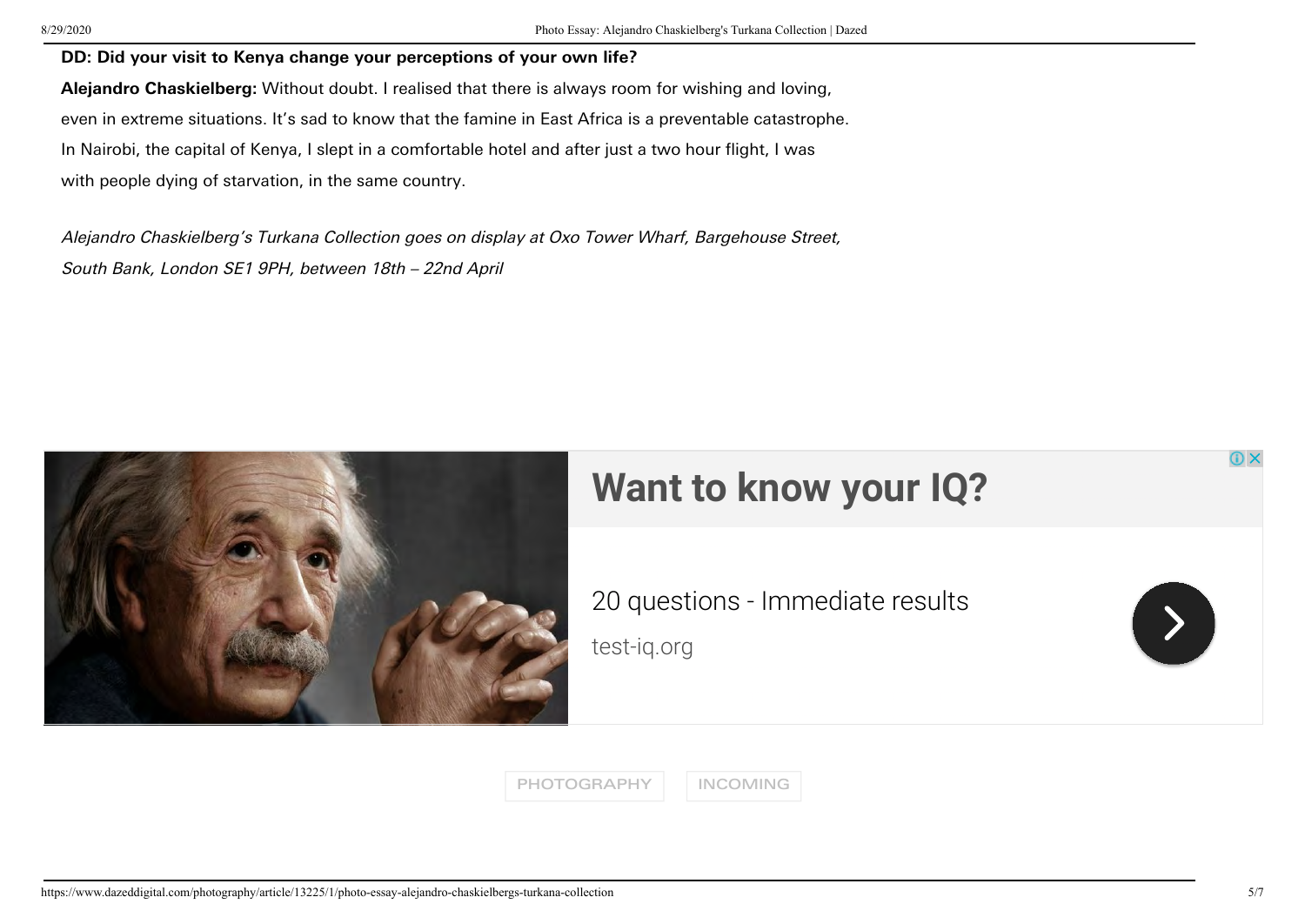# Read Next



[These photos are a refreshing look at the](https://www.dazeddigital.com/photography/article/38678/1/see-what-the-world-looks-like-from-a-female-perspective) world through the eyes of women



[LIGHTBOX](https://www.dazeddigital.com/lightbox) [LIGHTBOX](https://www.dazeddigital.com/lightbox)

[Jamie Hawkesworth lenses the human](https://www.dazeddigital.com/photography/article/38432/1/jamie-hawkesworth-lenses-the-human-wildlife-conflict-in-india)wildlife conflict in India



https://www.dazeddigital.com/photography/article/13225/1/photo-essay-alejandro-chaskielbergs-turkana-collection 6/7